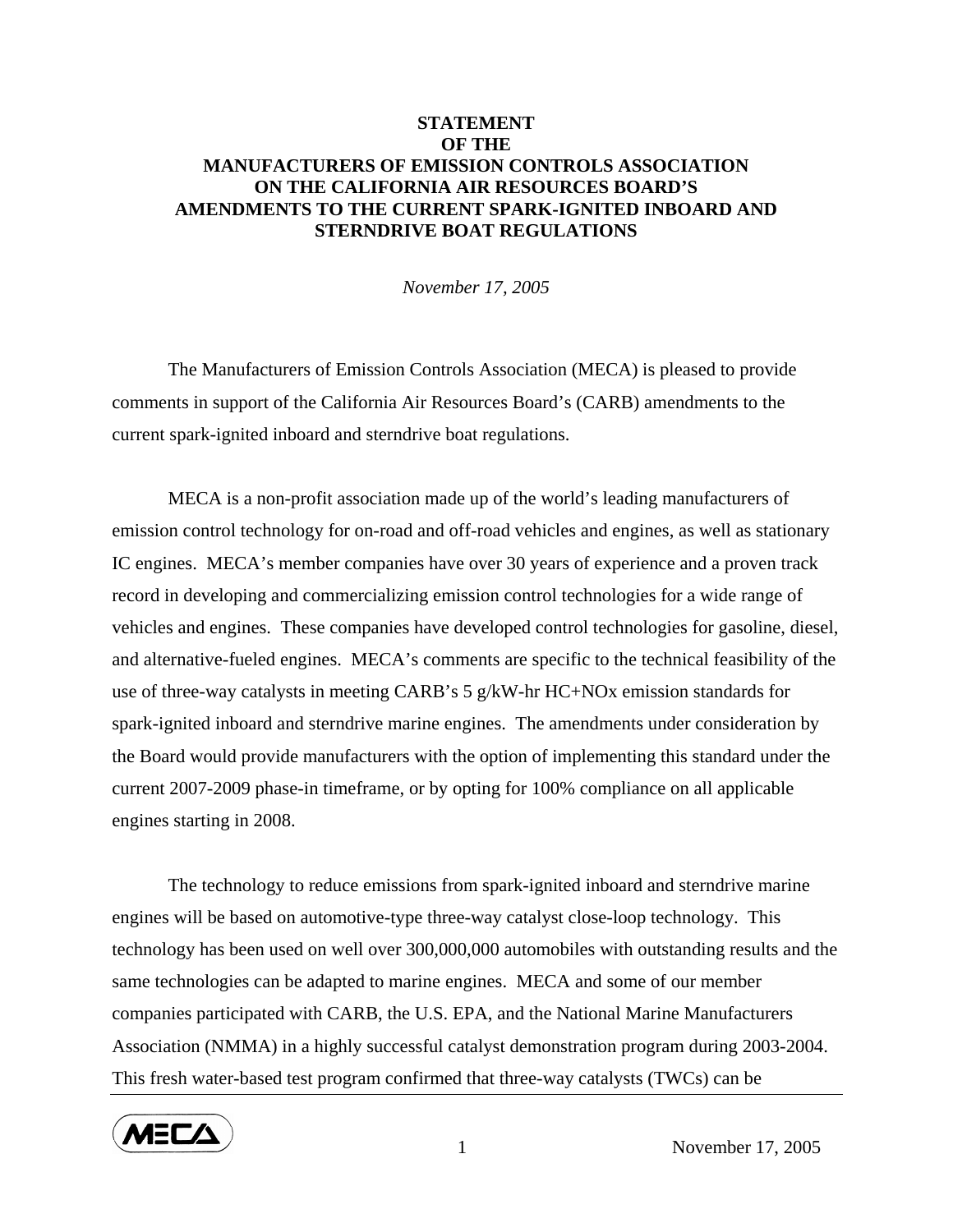effectively integrated into marine inboard and sterndrive engines, and TWCs have the necessary mechanical integrity and catalytic durability to perform with high emission conversion efficiencies throughout the entire 480-hour useful life emissions requirement for these marine engines. Important results from this demonstration program included the design and integration of exhaust manifolds with TWCs that provided relatively low exhaust manifold surface temperatures (through the use of a water-jacketed exhaust system) and minimized the potential for water ingestion into the region of the manifolds that contained the TWCs (through a novel "dam" design modification inside the exhaust tube). Both ceramic-based and metallic-based substrates (supplied by MECA members) were used to display a range of three-way catalyst formulations (supplied by MECA members) as a part of this durability test program, all with good results. All post-durability inspections of the catalysts used in this durability test program showed no evidence of mechanical failures or corrosion. Thus, a variety of TWC technology options used successfully in automotive applications were shown to be effective in these marine engine applications.

In comments, both to ARB and EPA submitted as part of the EPA waiver hearing on ARB's sterndrive/inboard marine engine standards, NMMA cited potential problems with catalyst durability and performance in salt water environments as an unresolved issue. Salt water application of TWCs will pose some different challenges for catalysts compared to fresh water systems, but MECA believes that these challenges can be met with proper catalyst design and integration on the marine engine. And, in fact, MECA is participating in the salt water portion of the ARB/EPA/NMMA test program through the supply of catalysts similar to those used successfully in the fresh water phase of the program. TWCs in the automotive environment are designed to deal with a variety of potential catalyst poisoning agents (e.g., calcium, magnesium, phosphorus, and heavy metals from motor oils or exhaust component scale) that are present in the exhaust stream, as well as frequent exposure to condensate as the exhaust gases cool following engine shut-down. Catalyst design features used in automotive TWCs (e.g., thermally stable, high surface area support materials and promoters) can also be used in TWCs designed for marine applications to minimize catalyst deactivation mechanisms associated with condensation, poison accumulation on the catalyst, or exposure to salt water. Manifold designs,